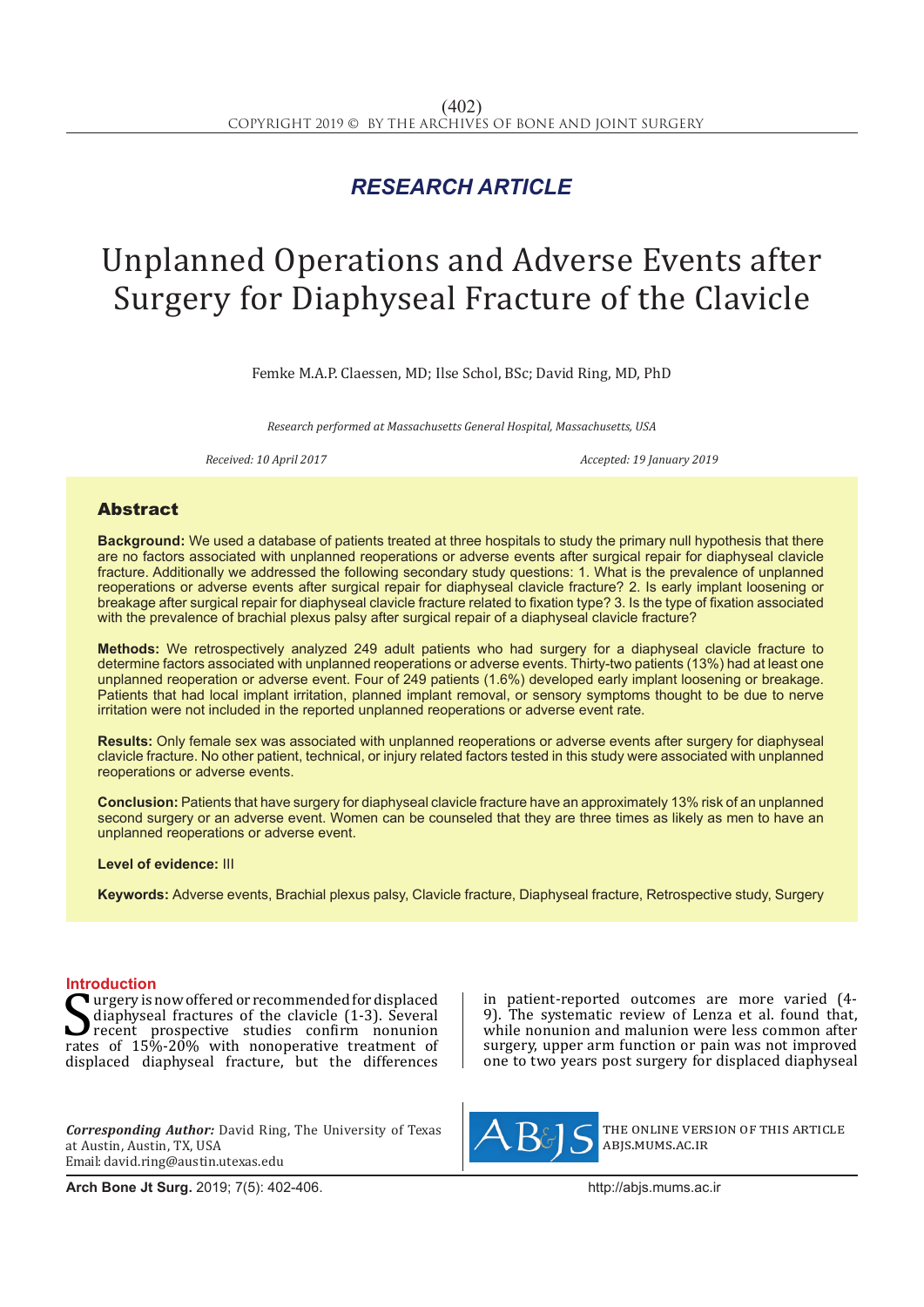> fractures of the clavicle (10). Aesthetic results were not addressed. One advantage of nonoperative treatment is the avoidance of operative risks including implant prominence sufficient to request a second unplanned surgery for implant removal, numbness or pain below the incision site from injury to the supraclavicular nerves, wound separation, infection, and an occasional brachial plexus or subclavian vein injury (1, 2).

> We used a database of patients treated at three hospitals to study the primary null hypothesis that there are no factors associated with unplanned reoperations or adverse events after surgical repair of a diaphyseal fracture of the clavicle. Additionally we addressed the following secondary study questions: (1) What is the prevalence of unplanned reoperations or adverse events after surgical repair of a diaphyseal fracture of the clavicle? (2) Is early implant loosening or breakage after surgical repair of a diaphyseal fracture of the clavicle related to fixation type? (3) Is the type of fixation associated with the prevalence of brachial plexus palsy after surgical repair of a diaphyseal fracture of the clavicle?

#### **Materials and Methods**

This retrospective study was approved by our Institutional Review Board. Using a multi-institutional database that combines billing information with the electronic medial record, we identified 528 adult patients who had open reduction and internal fixation of a clavicle fracture between January 2002 and March 2015 at three area hospitals. Two hospitals are level 1 trauma centers and one hospital is a community hospital. Current Procedural Terminology (CPT) procedure code for operative treatment of clavicle fractures (CPT code: 23515) were used to identify patients. Medical record data, International Classification of Diseases, ninth Revision code (ICD-9), demographic information (such as, sex, date of birth, and race), surgery, and radiology reports of patients with this CPT code were retrieved. For patients who had more than one clavicle fracture surgery, we tracked the first surgery as the index procedure.

We excluded (1) patients with lateral clavicle fracture (n=123) or no clavicle fracture (n=2, presumed miscoding); (2) patients with recorded follow-up<10 weeks (n=95) (3) patients who underwent primary surgery for a clavicle malunion or nonunion (n=56); (4) patients with prior surgery elsewhere  $(n=2)$  and  $(5)$ patients who had a pathological clavicle fracture (n=1). Fracture healing is well established at about three months. If patients were evaluated approximately three months or greater after injury (>10 weeks), we were confident that fracture healing was assured. No attempt was made to contact patients that had a follow-up of <10 weeks.

The final cohort included 249 patients who had surgery for a displaced diaphyseal clavicle fracture. The final evaluation documented in the record was an average of eight months after surgery (range 10 weeks to 60 months). Plate fixation was used in 157 fractures and an intramedullary rod was used in 92 fractures.

We reviewed the medical records of all patients for

| Table 1. Type of adverse events        |    | $n = 249$    |
|----------------------------------------|----|--------------|
| Total number of adverse events         | 34 |              |
| Adverse event                          | n  | % of total n |
| Infection                              | 10 | 4%           |
| Numbness surrounding incision          | 5  | 2%           |
| Brachial plexus dysfunction            | 5  | 2%           |
| Nonunion                               | 4  | 2%           |
| Early implant loosening or breakage    | 4  | 2%           |
| Scar revision                          | 3  | $1\%$        |
| Refracture after plate removal         | 1  | $0.4\%$      |
| Hematoma for which surgical evacuation | 1  | $0.4\%$      |
| Shoulder stiffness                     | 1  | 0.4%         |

unplanned reoperations or adverse events including infection, numbness surrounding incision, brachial plexus dysfunction, nonunion, scar revision, early implant loosening or breakage, refracture after plate removal, hematoma, and adhesive capsulitis. Subsequent surgeries related to any unplanned reoperations or adverse event were recorded, excluding those related solely to implant irritation or aesthetics.

Thirty-two of 249 patients (13%) had at least one unplanned reoperation or adverse event [Table 1]. Two patients had two unplanned reoperations or adverse events. Fifteen of 32 patients (47%) had an unplanned reoperation. Thirteen patients had a single subsequent surgery, one patient had two subsequent surgeries, and one patient had four subsequent surgeries for an infected nonunion. Subsequent surgeries were for infection (n=4; 2%), implant loosening or breakage (n=4; 2%), scar revision (n=2; 1%), hematoma (n=1; <1%), nonunion (n=1; <1%), fracture after implant removal 20 months after surgery treated with a second surgery for plate and screw fixation ( $n=1$ ; <1%), or nerve injury exploration and nerve transfer ( $n=1$ ; <1%). The patient with two subsequent surgeries had an irrigation and debridement procedure and a secondary vacuum dressing after infection.

Sixty-one patients (24%) had removal of their implant not related to an adverse event, solely for aesthetics or implant irritation.

We retrieved the following explanatory variables from the record: age, Charlson index, experience surgeon after graduation, sex, smoking, alcohol dependence, diagnosed obesity, open fracture, injury side, comminuted fracture (minor to severe comminution), fixation type (plate or intramedullary rod) and number of incisions.

#### *Statistical analysis*

Normality of our continuous data was tested using the Shapiro-Wilk test. The difference in explanatory variables among unplanned reoperations or adverse events was assessed using a Fisher's exact test for dichotomous and categorical variables and an unpaired t-test for continuous variables. Variables were presented with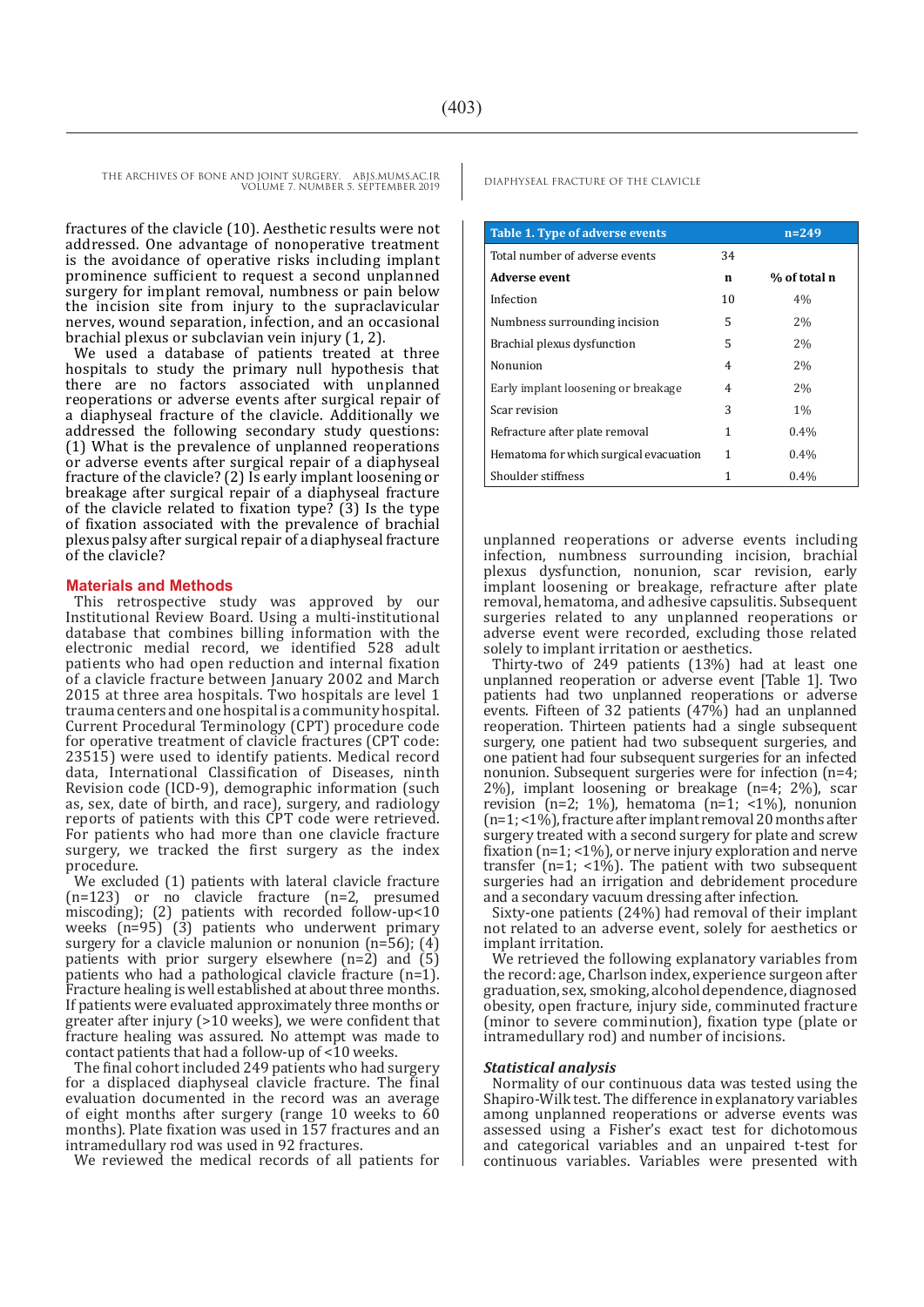frequencies and percentages for categorical variables and as mean with SD for continuous variables. A twosided *P value < 0.05* was considered to indicate statistical significance. No multivariable analysis was performed, as only one factor in bivariate analysis was significant.

#### **Results**

In bivariate analysis, only female sex was associated with unplanned reoperations or adverse events after surgery of diaphyseal clavicle fracture [Table 2]. No other patient, technical, or injury related factors

| Table 2. Bivariate analyses: factors associated with unplannend reoperations or adverse events after operative treatment of midshaft<br>clavicle fractures |               |               |           |  |
|------------------------------------------------------------------------------------------------------------------------------------------------------------|---------------|---------------|-----------|--|
|                                                                                                                                                            | Yes (32, 13%) | No (217, 87%) | $n = 249$ |  |
| Parameter                                                                                                                                                  | Mean (SD)     | Mean (SD)     | $P$ value |  |
| Age. y                                                                                                                                                     | 37(13)        | 35 (14)       | 0.51      |  |
| Charlson index                                                                                                                                             | 0.31(1.6)     | 0.23(0.7)     | 0.62      |  |
| Experience surgeon. y                                                                                                                                      | 8.5(7.2)      | 9.8(8.6)      | 0.42      |  |
|                                                                                                                                                            | Number (%)    | Number (%)    | P value   |  |
| $\operatorname{Sex}$                                                                                                                                       |               |               | $0.011\,$ |  |
| Men                                                                                                                                                        | 17 (53)       | 164 (76)      |           |  |
| Women                                                                                                                                                      | 15 (47)       | 53 (24)       |           |  |
| Smoking                                                                                                                                                    |               |               | 0.58      |  |
| Yes                                                                                                                                                        | 5(16)         | 27(12)        |           |  |
| $\rm No$                                                                                                                                                   | 27 (84)       | 190 (8)       |           |  |
| Alcohol dependance                                                                                                                                         |               |               | 0.24      |  |
| Yes                                                                                                                                                        | 1(3)          | 1(0)          |           |  |
| No                                                                                                                                                         | 31 (97)       | 216 (100)     |           |  |
| Diagnosed obesity                                                                                                                                          |               |               | $0.17\,$  |  |
| Yes                                                                                                                                                        | 2(6)          | 4(2)          |           |  |
| $\rm No$                                                                                                                                                   | 32 (94)       | 213 (98)      |           |  |
| Open fracture                                                                                                                                              |               |               | $1.0\,$   |  |
| Yes                                                                                                                                                        | 0(0)          | 1.0(0)        |           |  |
| $\rm No$                                                                                                                                                   | 32 (100)      | 216 (100)     |           |  |
| <b>Injury Side</b>                                                                                                                                         |               |               | 0.34      |  |
| ${\rm Left}$                                                                                                                                               | 18 (56)       | 100 (46)      |           |  |
| Right                                                                                                                                                      | 14 (44)       | 117 (54)      |           |  |
| Athlete                                                                                                                                                    |               |               | 0.20      |  |
| Yes                                                                                                                                                        | 5(16)         | 58 (27)       |           |  |
| $\rm No$                                                                                                                                                   | 27 (84)       | 159 (73)      |           |  |
| Comminuted fracture                                                                                                                                        |               |               | $1.0\,$   |  |
| Yes                                                                                                                                                        | 28 (88)       | 185 (85)      |           |  |
| No                                                                                                                                                         | 4(13)         | 32 (15)       |           |  |
| Fixation type                                                                                                                                              |               |               | 0.12      |  |
| Plate                                                                                                                                                      | 16(50)        | 141 (65)      |           |  |
| Intramedullary rod                                                                                                                                         | 16(50)        | 76 (35)       |           |  |
| Number of incisions                                                                                                                                        |               |               | 0.13      |  |
| One                                                                                                                                                        | 28 (88)       | 205 (94)      |           |  |
| Two                                                                                                                                                        | 4(13)         | 12 (6)        |           |  |

SD = standard deviation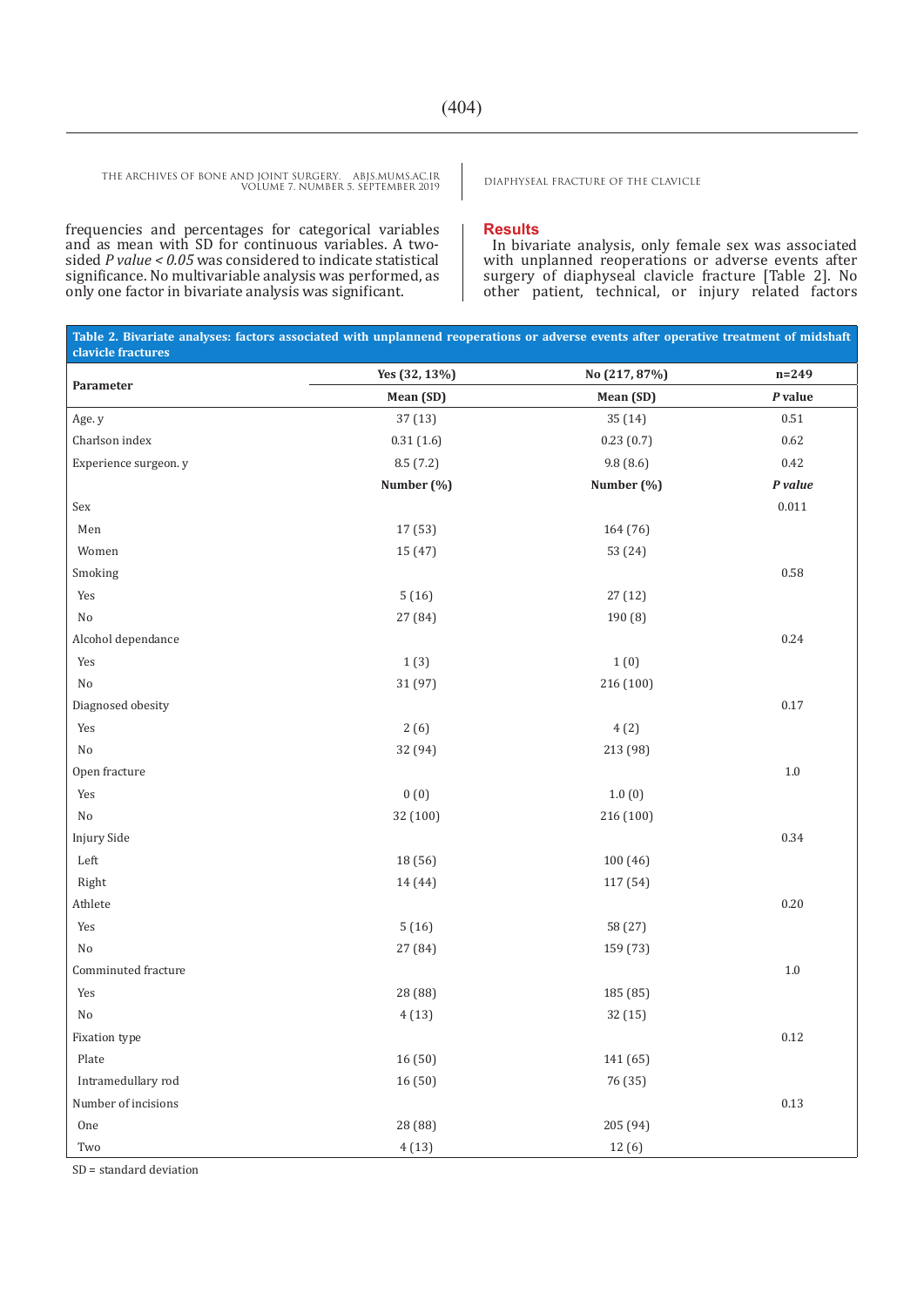tested in this study were associated with unplanned reoperations or adverse events.

Thirty-two patients (13%) had at least one unplanned reoperation or adverse event. Four of 249 patients (1.6%) developed early implant loosening or breakage [Table 1].

In two of 249 patients the plate broke within three months after surgery. In two patients the intramedullary rod loosened in the medial fragment. Patients that had local implant irritation, planned implant removal, or sensory symptoms thought to be due to nerve irritation were not included in the reported adverse event rate.

Brachial plexus dysfunction occurred in five of 249 (2%) patients, two of 157 (1.2%) after plate fixation and three of 92 (3.3%) after fixation with an intramedullary pin (*P=0.36*). All brachial plexus dysfunction resolved completely within six months.

## **Discussion**<br>A better

understanding of the unplanned reoperations or adverse events of surgery for a displaced diaphyseal clavicle fracture can help inform patients and surgeons deciding between operative and nonoperative treatment (1-3). Prior studies identified adverse events after surgery in as many as 64% of patients (11). It's not clear whether certain patient, injury, or treatment factors are associated with unplanned reoperations or adverse events. We studied the primary null hypothesis that there are no factors associated with unplanned reoperations or adverse events after surgical repair of a diaphyseal fracture of the clavicle. Additionally we addressed the following secondary study questions: (1) What is the prevalence of unplanned reoperations or adverse events after surgical repair of a diaphyseal fracture of the clavicle? (2) Is early implant loosening or breakage after surgical repair of a diaphyseal fracture of the clavicle related to fixation type? (3) Is the type of fixation associated with the prevalence of brachial plexus palsy after surgical repair of a diaphyseal fracture of the clavicle? Our rate of unplanned reoperations or adverse events after surgery of a displaced diaphyseal fracture of the clavicle was 13%. Female gender was the only factor associated with unplanned reoperations or adverse events.

This study should be interpreted in light of several limitations. First, we used ICD-9 and CPT codes to identify the initial diagnoses and procedures rather than review of the medical records. There might be a small amount of miscoding as is typical for studies based on databases. Second, we included patients treated in three centers that might not be representative of the average centers. Third, the follow-up in our study was relatively short-to fracture healing only. Fourth, we did not include removal of plate for irritation or aesthetics because we studied reoperation. We cannot study implant irritation because this may or may not be reported in the medical record. The same goes for sensory problems. Lastly, the study design is retrospective, and therefore more susceptible to data

loss (such as repeat surgeries in other hospitals), bias, and confounding than a prospective study. It is possible that the unplanned reoperations or adverse events are underrepresented, for example if patients had follow-up treatment in another hospital. Despite these limitations, it is likely that we have captured the majority of the important adverse events. The strength of this study is the large consecutive series of operative treated displaced diaphyseal fractures of the clavicle.

Our finding that women were more likely to experience an unplanned reoperation or adverse event after surgery for a displaced diaphyseal fracture of the clavicle is consistent with Leroux et al. who found that women had a 1.7 times higher rate of implant removal than men (12). Although in this study they also included implant removal for cosmetics or irritation. We speculate that plates may be more prominent in women or that women may be more likely to prefer implant removal.

Our rate of unplanned reoperations or adverse events after surgery of a displaced diaphyseal fracture of the clavicle  $(13\%)$  is relatively low compared to rates in prior studies (14%-64%) (1, 5, 10, 11, 13). An explanation might be the varied definitions of adverse event. For instance, we did not include local implant irritation, planned implant removal, or sensory symptoms thought to be due to nerve irritation as an adverse event.

Four of 249 patients (1.6%) had early implant loosening or breakage. This rate is lower compared to prior studies (range: 3.4-14.6%) (1, 13). The two plate problems observed in our study were due to inadequate sized plates (third tubular plate and reconstruction plate). When an adequate sized plate is used, implant loosening and breakage are uncommon. The two intramedullary rod issues were due to propagation or underappreciated fracture lines in the medial fragment leading to inadequate or lost fixation. Our nonunion rate (2%), infection rate (4%), and refracture rate (0.4%), are consistent with prior studies (1, 2, 5, 10, 11, 13, 14).

In our study 2% of patients (5 of 249 patients) developed symptoms related to brachial plexus dysfunction. Brachial plexus palsy was diagnosed in four patients and in one patient brachial plexus irritation was described. Three of the brachial plexus palsies were previously described in a case report (15). In the Canadian Orthopaedic Trauma Society (COTS) study eight of 62 (13%) patients developed transient brachial plexus symptoms (but no motor palsies) after surgery (16). Bostman et al. found that two of 103 (2%) patients in their cohort developed brachial plexus irritation symptoms, but no palsies (1). Brachial plexus dysfunction might occur due to traction on the plexus during surgery. In our study, the type of fixation did not influence postoperative development of brachial plexus palsy.

In conclusion, patients considering surgery for a diaphyseal fracture of the clavicle trade improved alignment and a decreased risk of nonunion (from 10 to 15% with nonoperative treatment to 2% with